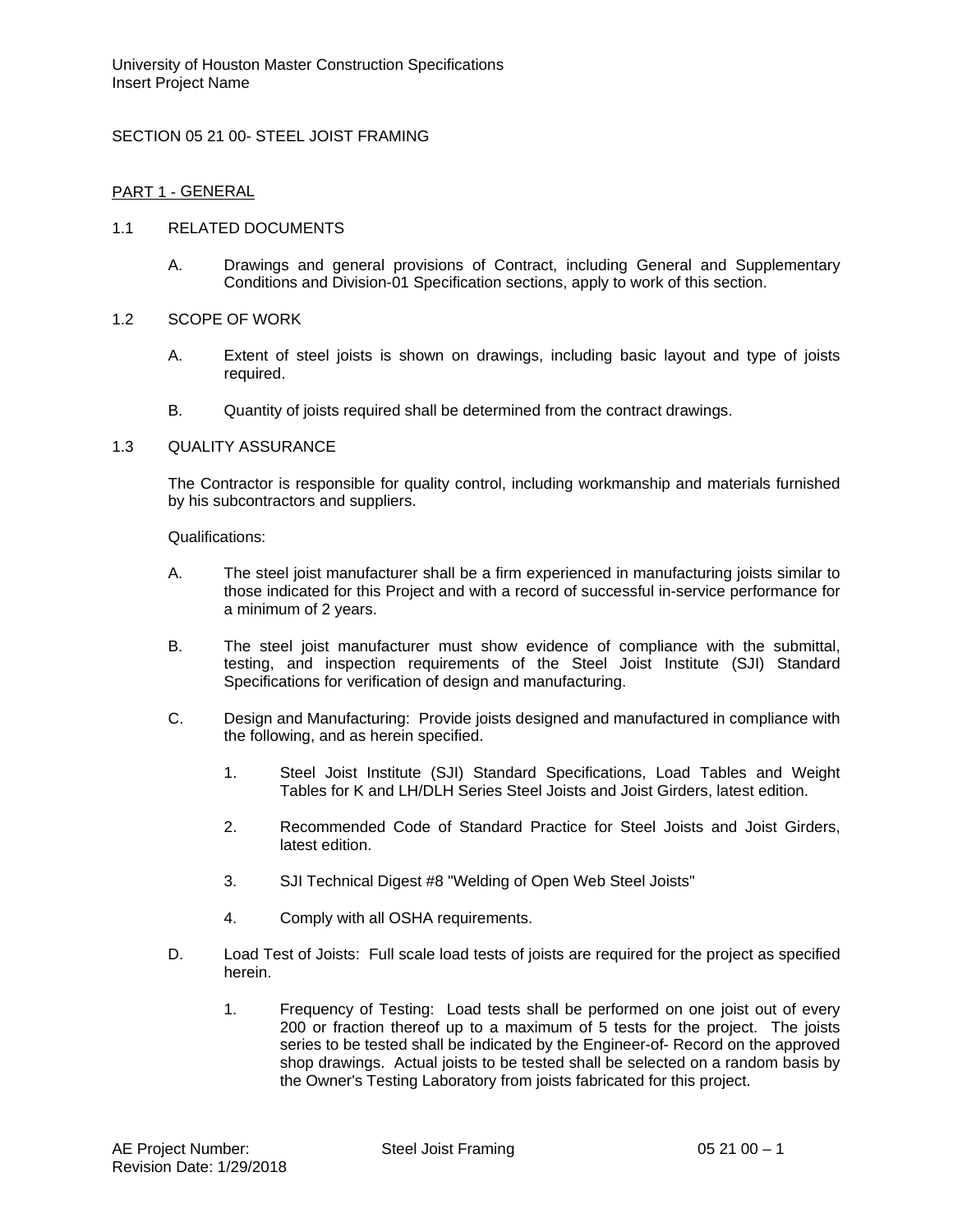- 2. Test Load Procedure:
	- a. First, the joist shall be loaded to design load in 25% increments and deflection measurements at midspan shall be taken.
	- b. Secondly, the joist shall be loaded to 1.2 times the dead load (including self weight) plus 1.60 times the design live load and the midspan deflection measurement taken while the load is still in place.
	- c. All test loads shall then be removed and the final deflection measured.
	- d. All test loads shall be applied to the joists either uniformly or at panel points. In no case shall the test load be applied in a manner that would cause overload in any of the members.
	- e. The weight of the steel joist and any weight applied by the test apparatus itself shall be included in the total test load.
	- f. The top and bottom chords of the joist shall be laterally supported in accordance with the SJI specifications or as shown otherwise on the contract drawings.
- 3. Acceptance Criteria: The load test shall be considered successful if the following criteria are satisfied:
	- a. No evidence of failure has occurred in any member, connection, splice, or bearing seat.
	- b. The permanent deflection immediately upon removal of all test load shall not exceed 20% of the deflection under full test loading.
- 4. Failure of Load Test:
	- a. Final decision as to passage or failure of any load test shall rest solely with the Engineer-of-Record.
	- b. The Owner reserves the right, at no cost penalty, to reject usage of the joist manufacturer's product if any load test has failed.
	- c. The Owner reserves the right to perform further inspections of any or all joists proposed to be used on the project at his own cost.
	- d. All repair costs required by the Engineer-of-Record to be implemented on joists proposed for use on the project in order to bring them in compliance with this specification shall be borne by the joist manufacturer.
	- e. One additional successful load test shall be performed if requested by the Owner for each test that fails, at no additional cost to the Owner.
- 5. Joists Used in Load Test: Joist used in any load test shall not be utilized in the project.
- E. Qualification of Field Welding: Qualify field welding processes and welding operators in accordance with American Welding Society (AWS) qualification procedure.

# 1.4 SUBMITTALS

- A. Qualification Data: Submit evidence of compliance with the requirements listed in section 1.03 A and B.
- B. Shop Drawings: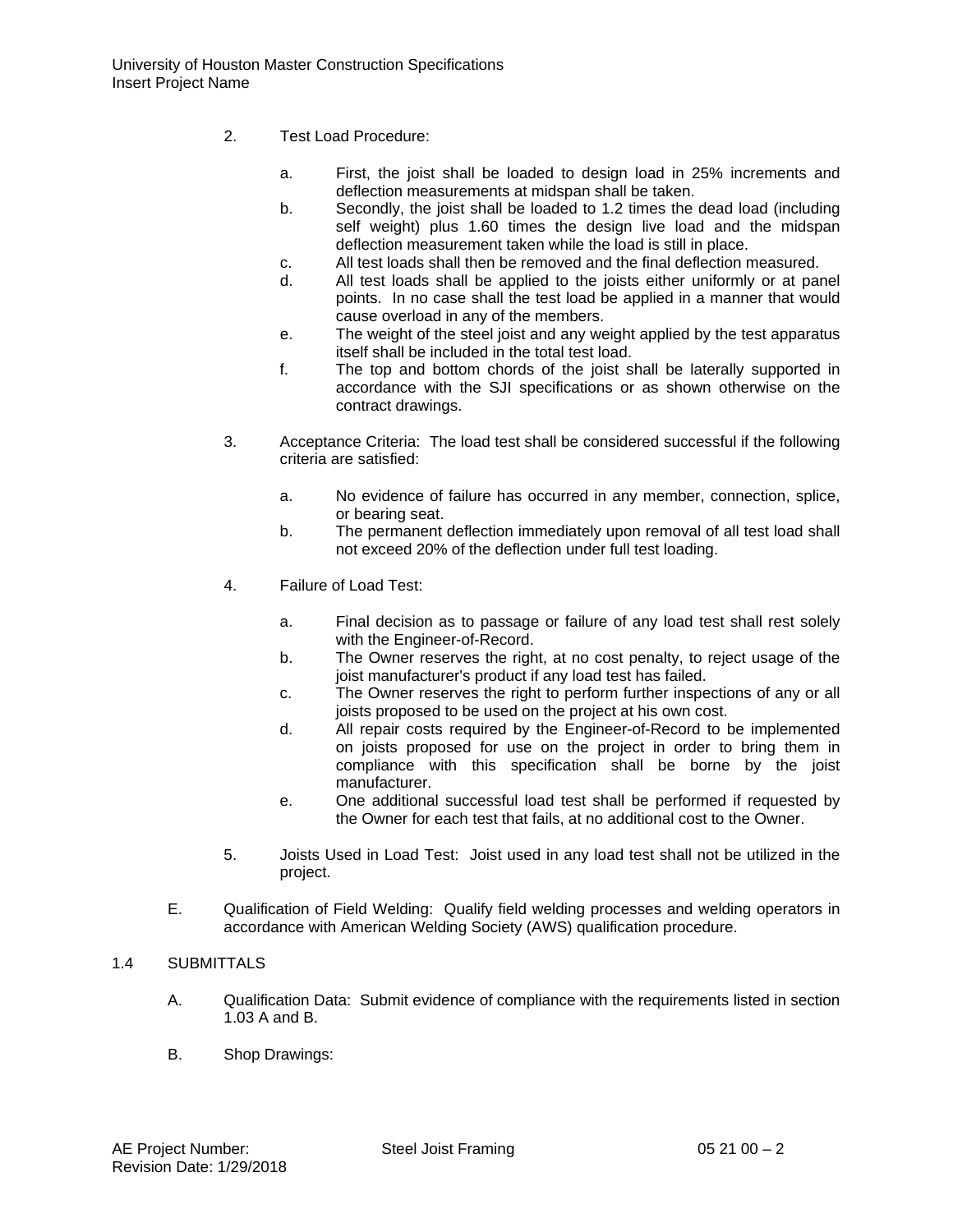- 1. Submit detailed drawings showing layout of joist units, connections, jointing and accessories. Include length, camber, mark, number, type, location and spacing of joists and bridging. Submit details for member splices.
- 2. Provide templates or location drawings for installation of anchorage devices and bearing plates in other construction materials.
- C. Design Calculations: Submit design calculations for all joists showing complete geometry and member sizes, including web and chord member splices to verify compliance with these specifications, contract drawings, and SJI specifications. Calculations shall be signed and sealed by a licensed engineer in the state where the project is located.
- D. Mill Certificates: Submit mill reports for the structural steel used in the joists and for the bolts certifying compliance with specified requirements.
- E. Certificate of Compliance: Submit certificate of compliance to Architect and Building Official certifying that manufacturing work was done in accordance with approved construction documents and with SJI Standard Specifications.

### 1.5 DELIVERY, STORAGE AND HANDLING

A. Deliver, store and handle steel joists as recommended in SJI specifications. Handle and store these in a manner to avoid deforming members and to avoid excessive stresses.

#### 1.6 SHOP INSPECTION

A. The manufacturer's quality assurance inspector shall inspect joists before shipment to insure compliance of materials and workmanship with the documents specified in this specification. Repair any defects found prior to shipment of the joists.

# PART 2 - PRODUCTS

#### 2.1 MATERIALS

- A. Steel: Comply with SJI specifications for chord and web members
- B. Steel Bearing Plates: ASTM A 36
- C. Unfinished Threaded Fasteners: ASTM A307, Grade A, regular hexagon type, low carbon steel.
- D. High-Strength Threaded Fasteners: ASTM A 325 heavy hexagon structural bolts with nuts and hardened washers.
- E. Steel Prime Paint: Comply with SJI specifications.
- F. Welding Electrodes: Comply with AWS standards.

### 2.2 FABRICATION

A. General: Fabricate steel joists in accordance with all documents listed in "Quality Assurance", except as noted below.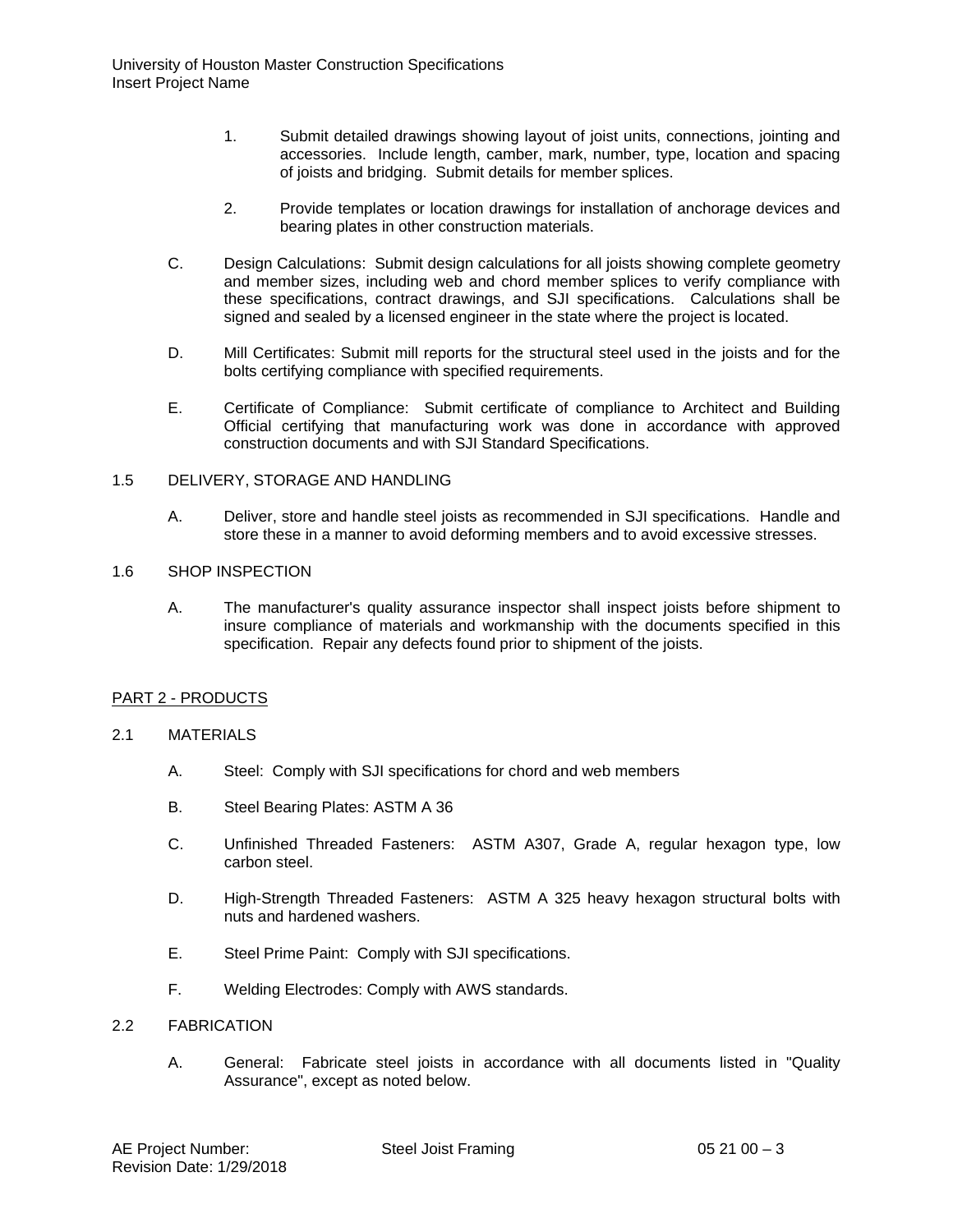- B. Splices in Chord Members: All splices shall be designed and provided in accordance with SJI Specifications. The splices in each of the two angles or bars of all members shall not be at the same location, but shall be staggered a minimum of 6 inches.
- C. Holes in Chord Members: Provide holes in chord members where shown in contract drawings for securing other work to steel joists; however, deduct area of holes from the area of chord when calculating strength of member.
- D. Joists shall be cambered for dead loads: Provide all joists with SJI standard camber unless specified otherwise on the drawings. Review the Structural Drawings and Specifications for information concerning dead loads for joists requiring other than standard camber. Joist camber must be shown on shop drawings submitted for review. Not showing camber information on shop drawings shall be cause for rejection of shop drawings.
- E. Joist Bearing: Provide minimum end bearing of joists as required by SJI specifications but subject to requirements below: Provide sloped shoes if joist slope exceeds ¼ inch per 12 inches (1:48).
	- 1. Joists Less than 60-Foot Span:
		- a. If two joists do not abut each other at a support, provide required joist bearing centered on the supporting member unless detailed otherwise on the drawings.
		- b. If two joists abut each other at a support and sufficient minimum bearing for each joist exists, provide 1/4" space between joist ends centered over the support unless detailed otherwise on the drawings.
		- c. If two joists abut each other at a support and sufficient minimum bearing for each joist does not exist at the support, offset the ends of each joist
		- d. and center joist bearing on the center of the support.
	- 2. Joists Greater than or Equal to 60-Foot Span: All joists having a span greater than or equal to sixty feet must have required minimum bearing centered over the support. Joists abutting each other at a support must be offset at the bearing end to satisfy this requirement.
- F. Top Chord Extensions and Extended Ends: Provide top chord extensions and extended ends on joists where shown in contract drawings complying with the requirements of SJI specification and load tables.
- G. Ceiling Extensions: Provide ceiling extensions in areas having ceilings attached directly to joist bottom chord. Provide either an extended bottom chord element or a separate unit, to suit manufacturer's standards, of sufficient strength to support ceiling construction. Extend ends to within 1/2" of finished wall surface unless otherwise indicated.
- H. Bridging: Provide horizontal and/or diagonal type bridging for all joists, complying with SJI specifications at a minimum.
	- 1. Examine the drawings carefully for special bridging requirements such as may be required to resist net uplift forces as shown on the drawings or to provide special bracing.
	- 2. Provide bridging anchors for ends of bridging lines terminating at walls or beams.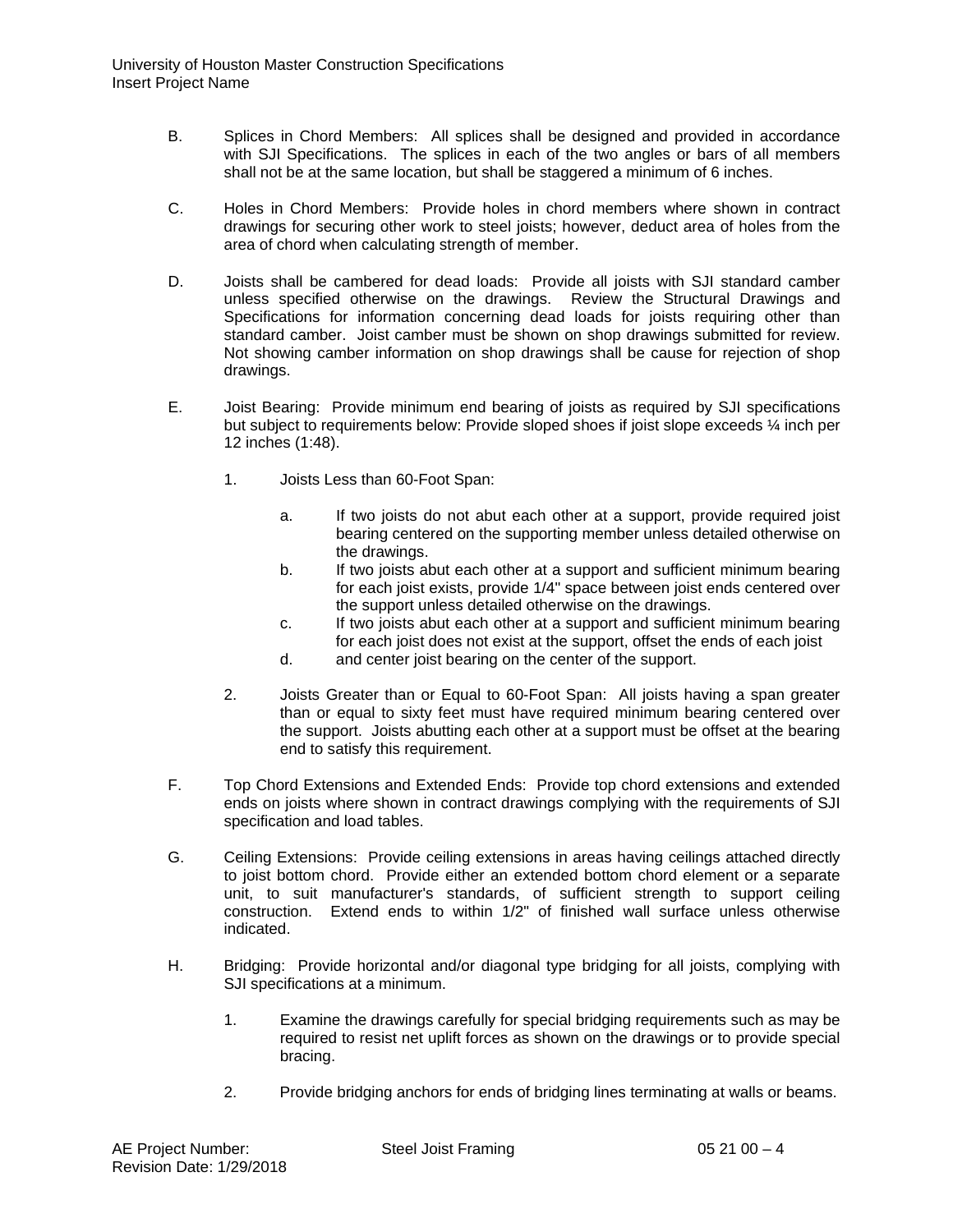- I. End Anchorage: Provide end anchorages to secure joists to adjacent construction, complying with SJI specifications, unless otherwise indicated.
- J. Header Units: Any situation requiring heading of joists not shown on the structural drawings shall be referred to engineer for framing.
- K. Shop Painting: Remove loose scale, heavy rust, grease, oil and other foreign materials from fabricated joists and accessories by rotary wire brushes and/or solvents before application of shop paint.

Apply one shop coat of primer paint to steel joists and accessories, by spray, dipping, or other method to provide a continuous dry paint film thickness of not less than 0.50 mil.

### PART 3 - EXECUTION

#### 3.1 ERECTION

- A. Place and secure steel joists strictly in accordance with SJI code of standard practice, SJI specifications, final shop drawings, and as herein specified.
- B. Bearing Plates: Furnish steel bearing plates to be built into concrete and masonry construction.
	- 1. Refer to Division-03 sections for installation of plates set in concrete.
	- 2. Refer to Division-04 sections for installation of plates set in masonry.
- C. Placing Joists: Do not start placement of steel joists until supporting work is in place and secured. Place joists on supporting work, adjust and align in accurate locations and spacing before permanently fastening.
	- 1. Comply with SJI specifications regarding required bridging, connections, and anchors to ensure lateral stability during construction. Remove as required for architectural, structural, and mechanical clearances after erection.
	- 2. Where members support joists from both sides and the supporting width does not meet the SJI recommendations for bearing lengths of both joists, the joists shall be offset to provide recommended bearing lengths. Such offsets shall be subject to approval by the Architect/Engineer.
- D. Bridging: Install bridging simultaneously with joist erection, before construction loads are applied. Anchor ends of bridging lines at top and bottom chords where terminating at walls or beams.

### 3.2 ANCHORING JOISTS

- A. Anchor steel joists to supporting steel framework with welds, bolts, or a combination of the two in accordance with SJI specifications for type of joists used. Joists on column lines shall be field bolted with high-strength threaded fasteners installed snug tight.
- B. Joists where shown with bottom chord extensions shall not have the bottom chords connected to the supporting members until the full dead load is applied.